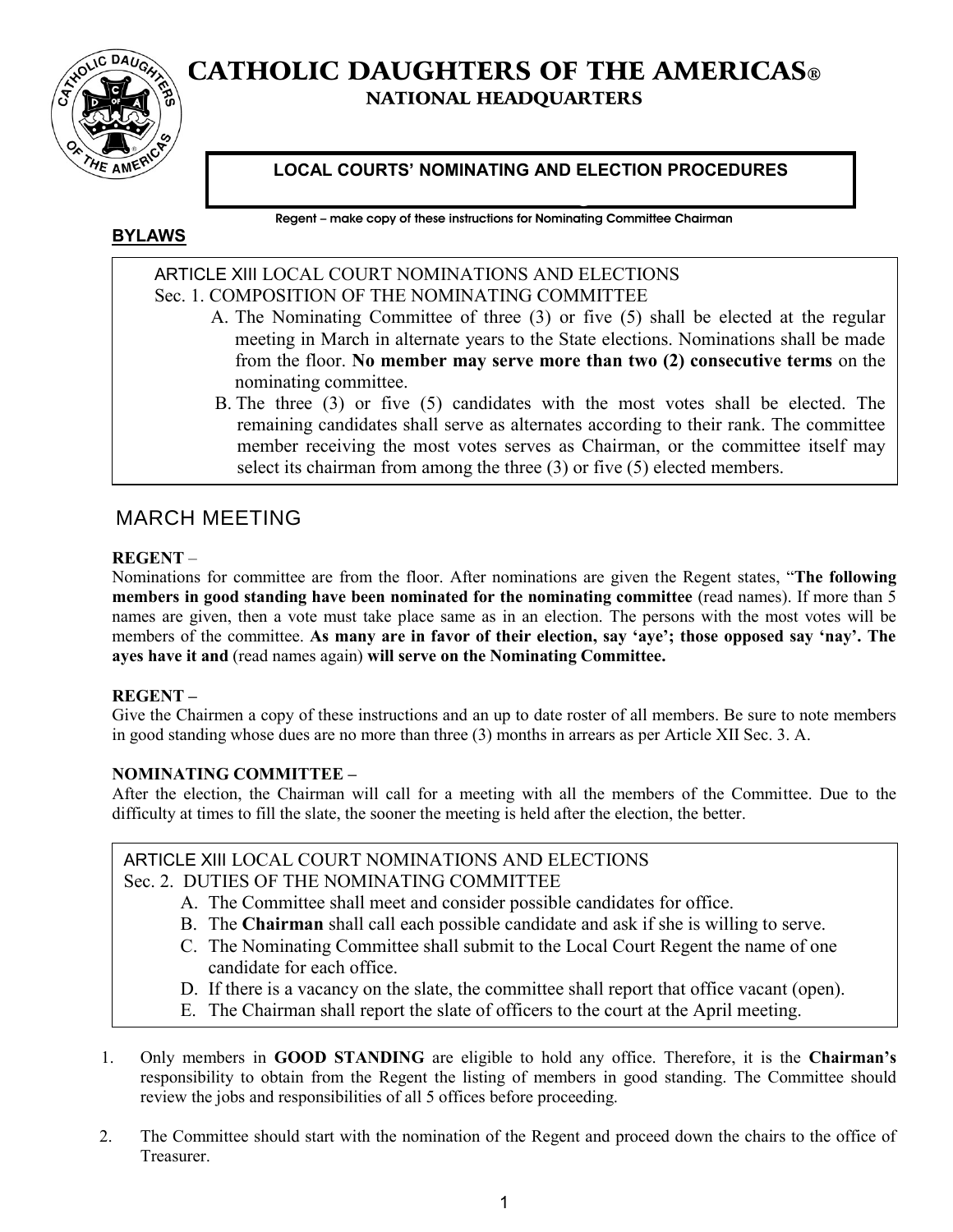## ARTICLE XII LOCAL COURTS Sec. 4. TERM OF OFFICE The term of office shall be for two (2) years. Officers shall serve only two (2) consecutive terms or four (4) years in any one office.

- 3. No members of this committee have the right to promise any member of the court that her name will be placed on the slate of officers. This action can cause problems. The **Chairman** of the committee calls each possible nominee.
- 4. When the Committee has made its selection, the **Chairman** should call the first person suggested for Regent and proceed through the chairs.
- 5. As each person is called, the **Chairman** should ask the candidate to keep this confidential until a written notice of the slate is published. Please make sure that the member being called is fully aware of the job before  $\alpha$  accepting and that this is for the June 1,  $\alpha$  through May 31,  $\alpha$  term. through May 31.
- 6. **Neither the Regent nor the chaplain** is an ex-officio member of this committee. They should not be notified or invited to the meeting. "Ex officio" is a Latin term meaning "by virtue of office or position." Ex-officio members of committees, therefore, are persons who are members by virtue of some other office or position that they hold.
- 7. What and who is discussed in this meeting is strictly confidential and must **not** be repeated to anyone. The slate must be given in writing or email to the Regent only.
- 8. The Committee should use the two months time to try and fill all the offices though they are not obligated. It is much more important to have a competent person filling the office than a name.

## **NOMINATING COMMITTEE CHAIRMAN** –

At the May meeting the **Nominating Committee Chairman** will present the proposed slate to the membership.

## ARTICLE XIII LOCAL COURT NOMINATIONS AND ELECTIONS Sec. 3. ELECTIONS

- F. Written notice and/or notice via electronic (email) mail of at least **ten (10) days** from the date of postmark must be given to all members of the Court, as to the time, date, place of election, and the slate of officers as submitted by the Nominating Committee.
- G. Prior to the election, nominations may be made from the floor at the regular business meeting in May.
- H. Officers shall be elected by ballot at the regular business meeting in May in the alternate years to the State elections and shall hold office for a two (2) year term or until their successor is elected. A majority vote shall elect. In the event there is only one (1) nominee for an office, the Regent may take a voice vote for the election.
- I. Each officer shall assume the office to which she is elected with or without installation thirty (30) days following election.

The responsibility of the committee is now completed.

#### **REGENT-**

As the first order of business under **New Business**, the Regent will call for the report of the Nominating Committee. The Chairman will rise, read the report starting with the Office of Regent, then Vice Regent, Recording Secretary, Financial Secretary and Treasurer. The **Chairman** then hands the slate to the Regent. There is no motion to accept the slate from the Committee.